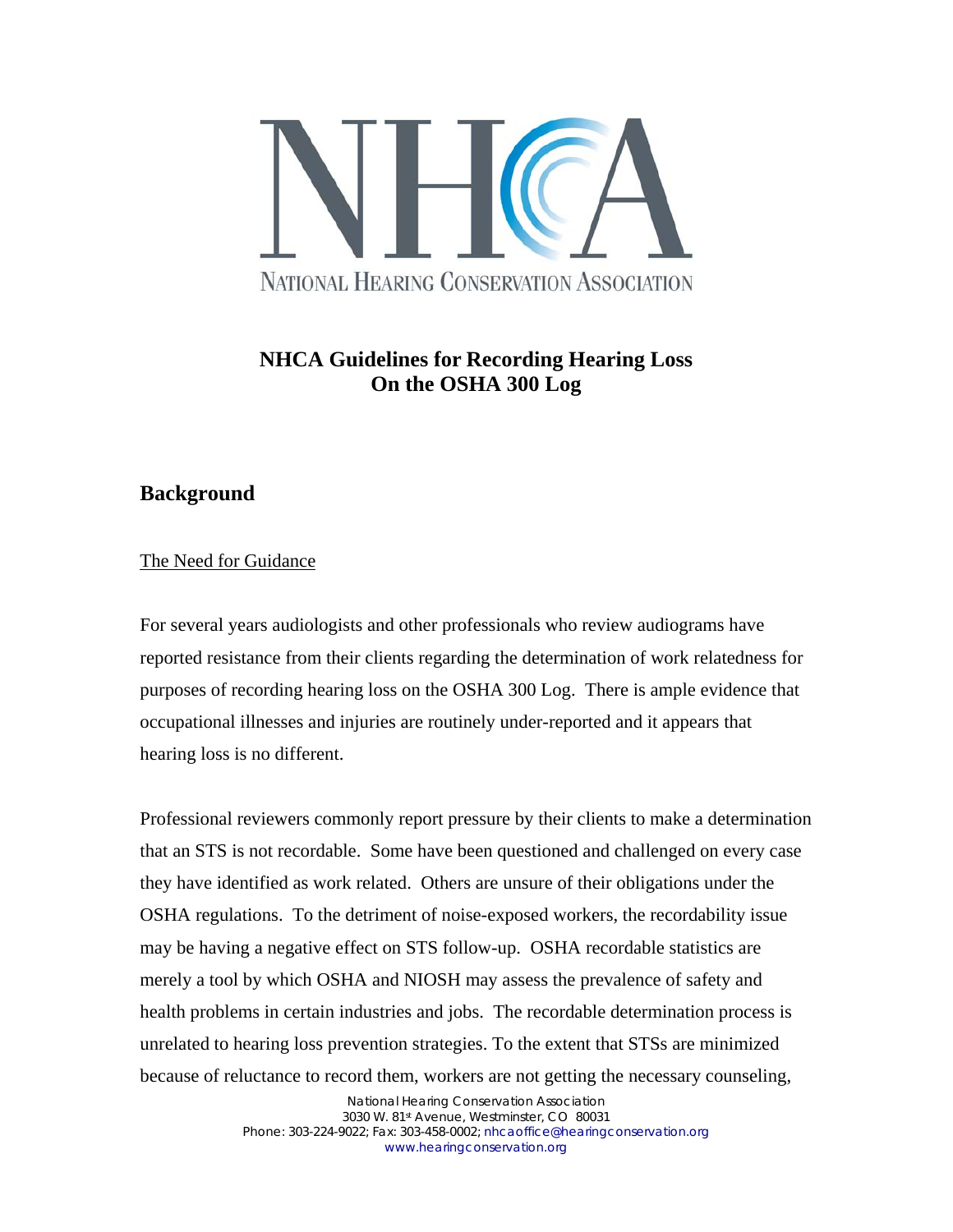hearing protector checking, and noise control remedies that could prevent further hearing loss.

 Contributing additional incentives for companies to under-report, certain hearing conservation service providers are advertising "low" or "minimal" STS rates based on non-standard or spurious testing or data analysis practices, thus undercutting the work of conscientious service providers and, in the end, being a disservice to employers as well as workers.

#### OSHA's Approach

OSHA's policies, as well as a legal determination, hold that any injury or illness must be reported on the 300 Log if it is "more likely than not" work related. This relationship is positive if (and only if) the work or work environment is a contributing cause. Hence, the majority of the hearing loss need not be caused by work, but if there is a 51% probability that *any part* of a qualifying hearing loss is work related, it is to be recorded. If the STS qualifies according to the regulation 1904.10, and there is no follow-up retest showing otherwise, the STS must be recorded. OSHA compliance officers will look to see whether an employer has complied with *every section* of the hearing conservation standard. Thus, professional reviewers need to have solid justifications for any of their determinations, especially if they determine that a hearing loss is not recordable.

### Current Situation

Those who provide hearing conservation services to industry must maintain professional objectivity. Although our services are contracted by employers, we do not represent employers, employees, or OSHA, but rather rely solely on our professional judgment. While some professional reviewers may attempt to blame everything except occupational noise, this approach is disingenuous and contrary to the NHCA code of ethics. In keeping with the concept of "more probable than not," uncertainties should lead to further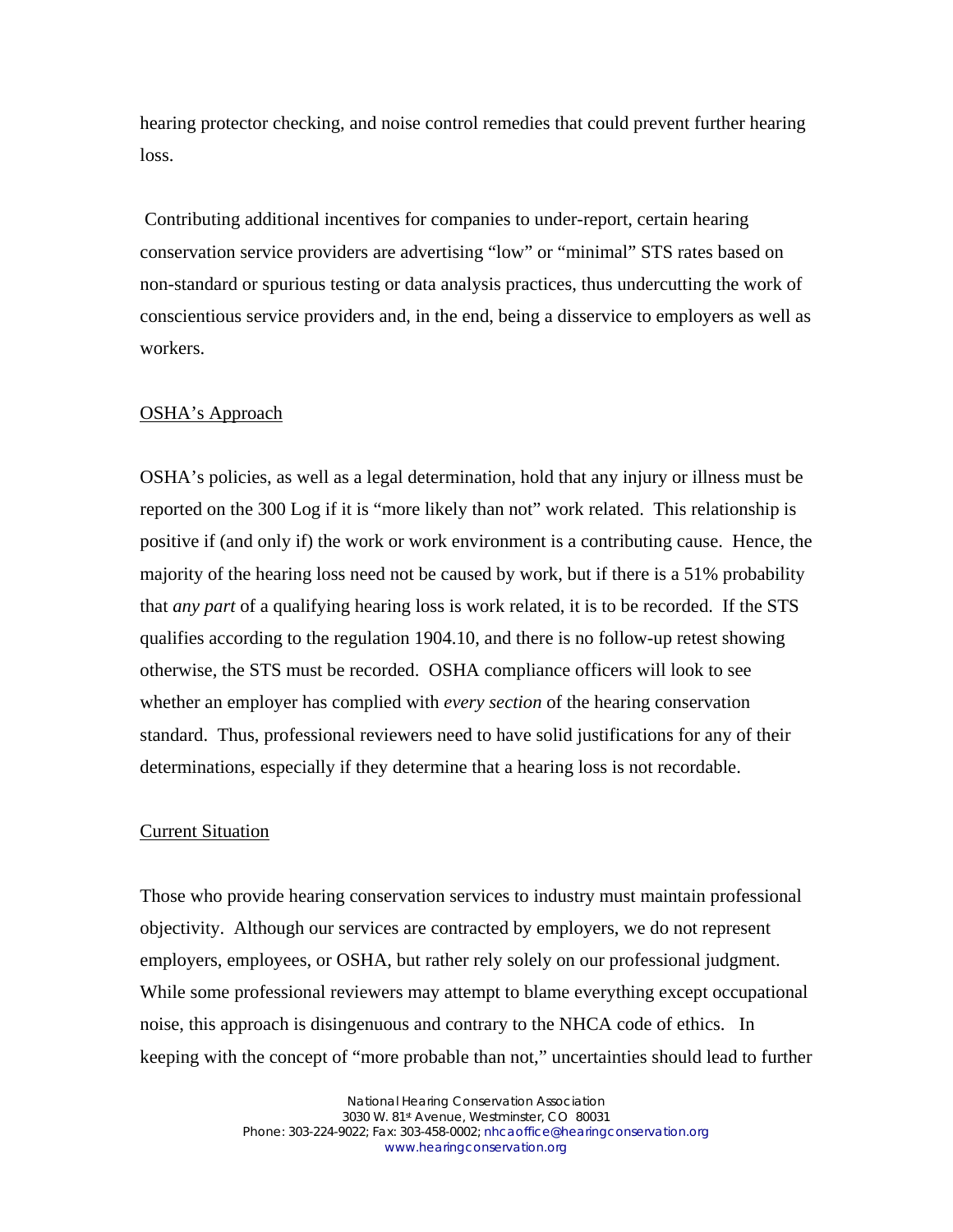evaluation of the hearing loss but not "denial" of work relatedness unless one is reasonably sure that the *entire* loss is not work related. Certainly more information is often desirable, but to hold off on making a determination until the company provides all of the desired data (noise exposure, history, HPD information, etc.) is to take the risk that these data may never appear. There comes a point when a decision must be made.

Questions may arise about how thorough an investigation should be. Some have proposed that professional reviewers must be able to stand in front of a jury of their peers to make the case that a loss is or is not work related. This is a reasonable approach, but one should keep in mind that the jury of peers may not all be in agreement. Others have pointed out that not all questions of work relatedness have answers and there is often room for interpretation. For example, how can we know that noise measurements are accurate reflections of an employee's typical exposure? Or if an employee says he or she wears HPDs, how can we know that the devices are worn consistently and effectively?

Professional reviewers must be able to substantiate their determinations. The determination of work relatedness depends on myriad variables, many of which are beyond the control of the reviewer. Because of the legal requirements, in order to deny work relatedness the reviewer needs to make and support the determination that *no* part of the hearing loss is work related. Thus the reasonable approach is to go ahead with a determination of work relatedness and therefore recordability, unless there are clear and cogent reasons why the loss is entirely unrelated to the work environment.

These decisions should always be made with informed judgment and the awareness of one's professional and ethical responsibilities.

### **Guidelines for Determining Work Relatedness**

The following guidelines reflect an approach to the problem, not so much in the form of a checklist, but as general principles of guidance. They assume that cases of hearing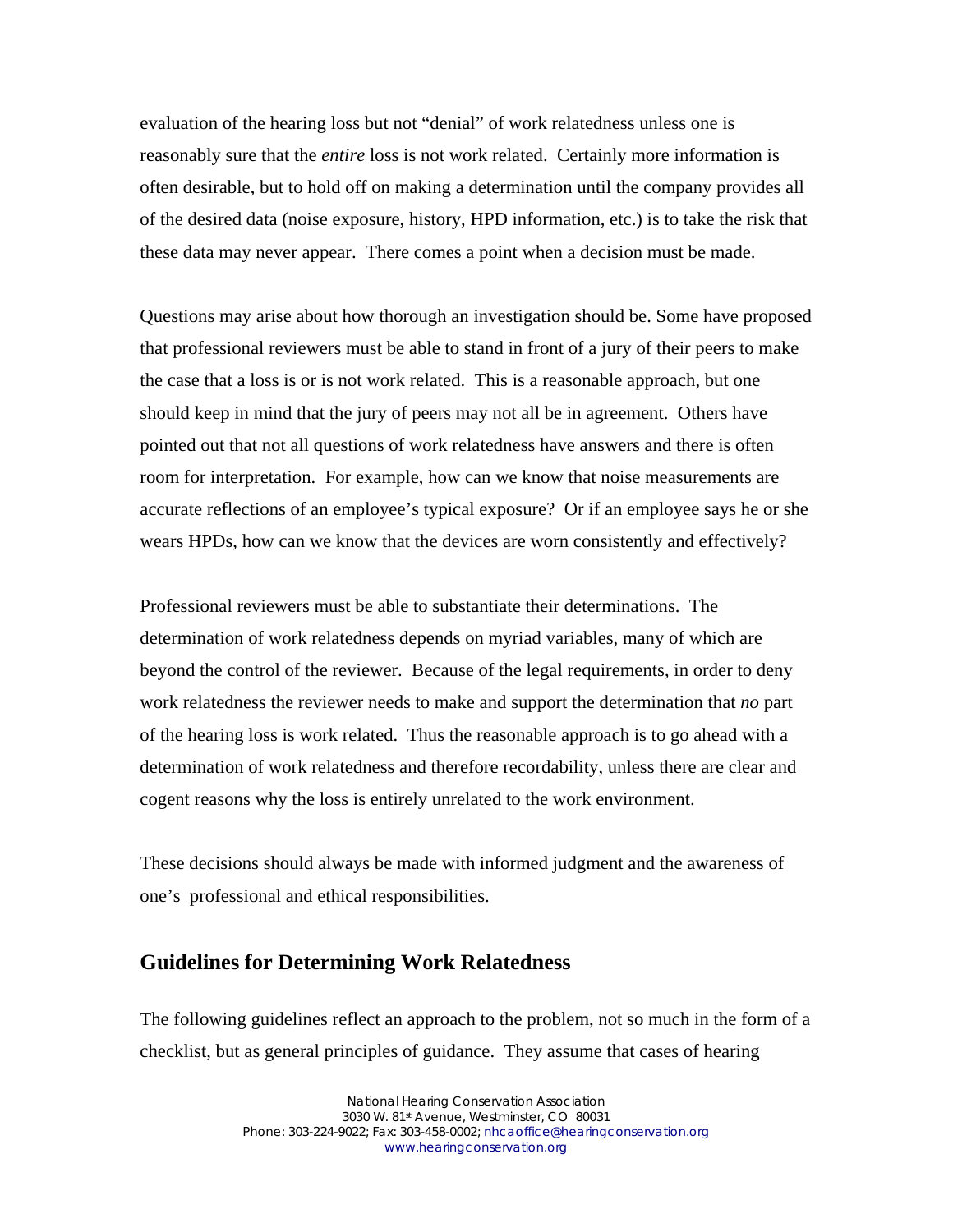impairment will only be subject to recording on the OSHA 300 Log if they are STSs that qualify according to the regulation 1904.10.

#### Noise Measurements

Whenever they are available, noise measurements should be taken into consideration, especially if they reflect exposure levels of 85 dBA and above, or conversely if they reflect exposures of less that 80 dBA, with the former being clearly within the hearing loss risk category, and the latter being clearly in the no-risk category. For TWAs between 80 and 85 dBA, reviewers need to rely even more heavily on other types of information. If dosimetry is used, the dosimeter's lower threshold should be at least 80 dBA or below, as required by OSHA's hearing conservation amendment. If the measurements are taken with a sound level meter there should be sufficient samples to provide evidence that the measurements reflect the employee's actual exposures. If the noise measurements are only specific to a certain job category rather than to the employee in question, it would be important to obtain more evidence.

#### Audiometric Configuration

The following configurations may be generally assumed to be non-noise related, **although it must be kept in mind that it is possible for these configurations to occur along with occupational noise-induced hearing loss:** 

- Flat
- Upward sloping
- Severe to profound loss, especially in workers younger than about age 50
	- o Note: Although more severe losses suggest factors other than noise exposure, workplace noise may still have been a contributor. Care should be taken to assess these cases for signs that workplace noise may have aggravated the loss before making a determination that the loss is unrelated to workplace exposures.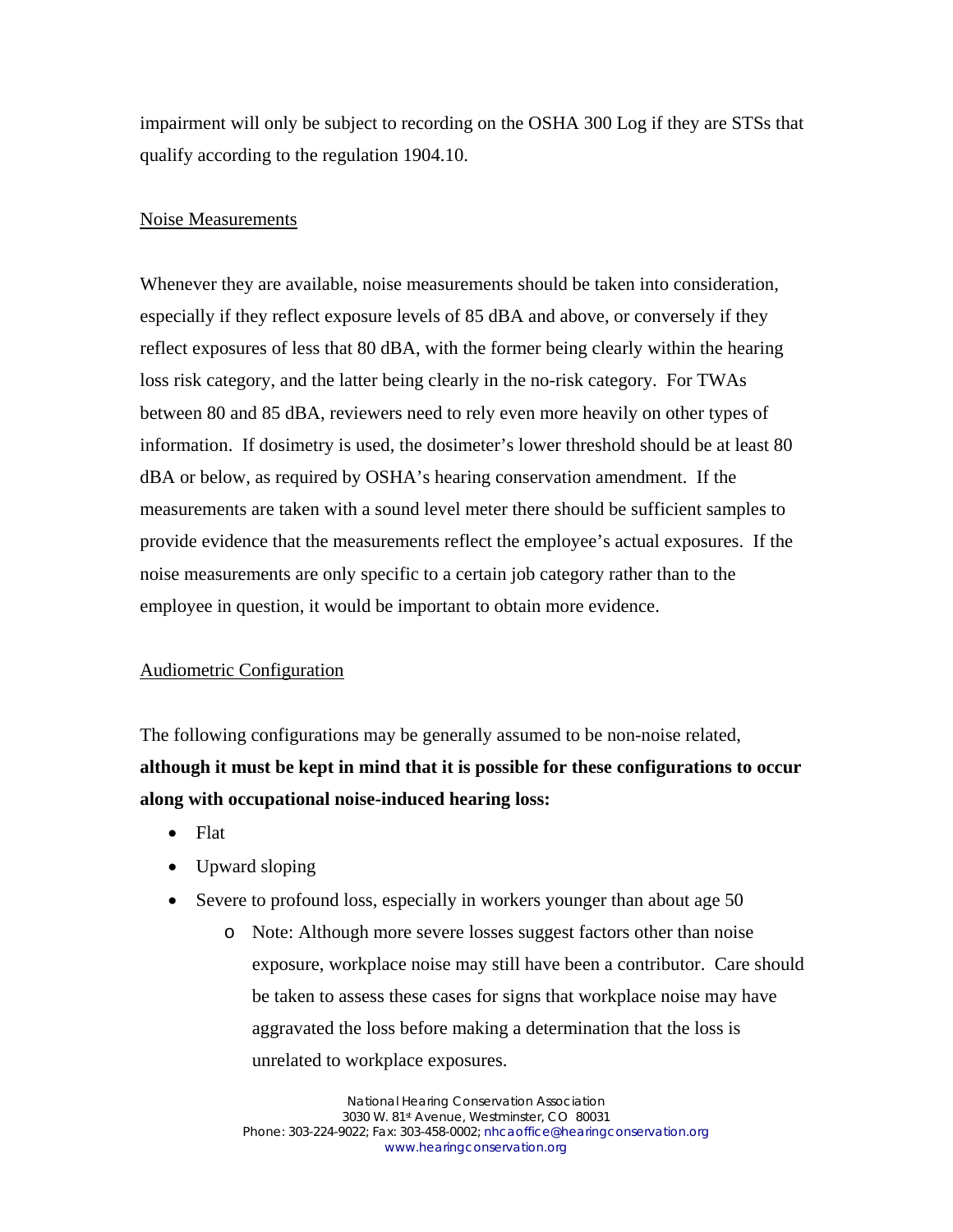- Evidence of a conductive loss (through bone conduction testing, otoscopic evaluation, or history)
- Extremely variable thresholds
- Unilateral loss (as opposed to unilateral STS, which happens frequently)
- Large difference between ears

Although the presence of a noise notch with slight improvement at 8000Hz is usually indicative of noise damage, the absence of the notch, especially in older individuals, is not diagnostic. Even if the 8000-Hz notch is non-existent, the hearing loss may very well be noise-induced, especially in older workers.

### Use of Hearing Protection Devices

Records or statements indicating the fact that an employee uses HPDs is not sufficient evidence of non-work relatedness for many reasons. Just a few of them are as follows:

- Insufficient evidence that employee has always used HPDs on the job,
- that they are worn consistently,
- that they are fitted properly,
- that they are routinely exchanged when worn out,
- that their attenuation is sufficient for the employee's noise exposures,
- that they are not removed periodically for communication or other purposes.

Hearing conservation professionals have pointed out that few employers adequately fit HPDs, supervise their use, or train employees in their use and care, even though these are OSHA requirements. Very few employers perform on-the-job fit testing. Even when this kind of verification is obtained, it is not necessarily diagnostic because there is no indication that fit testing at one time reflects the habitual use of HPDs.

### Compliance with the Hearing Conservation Amendment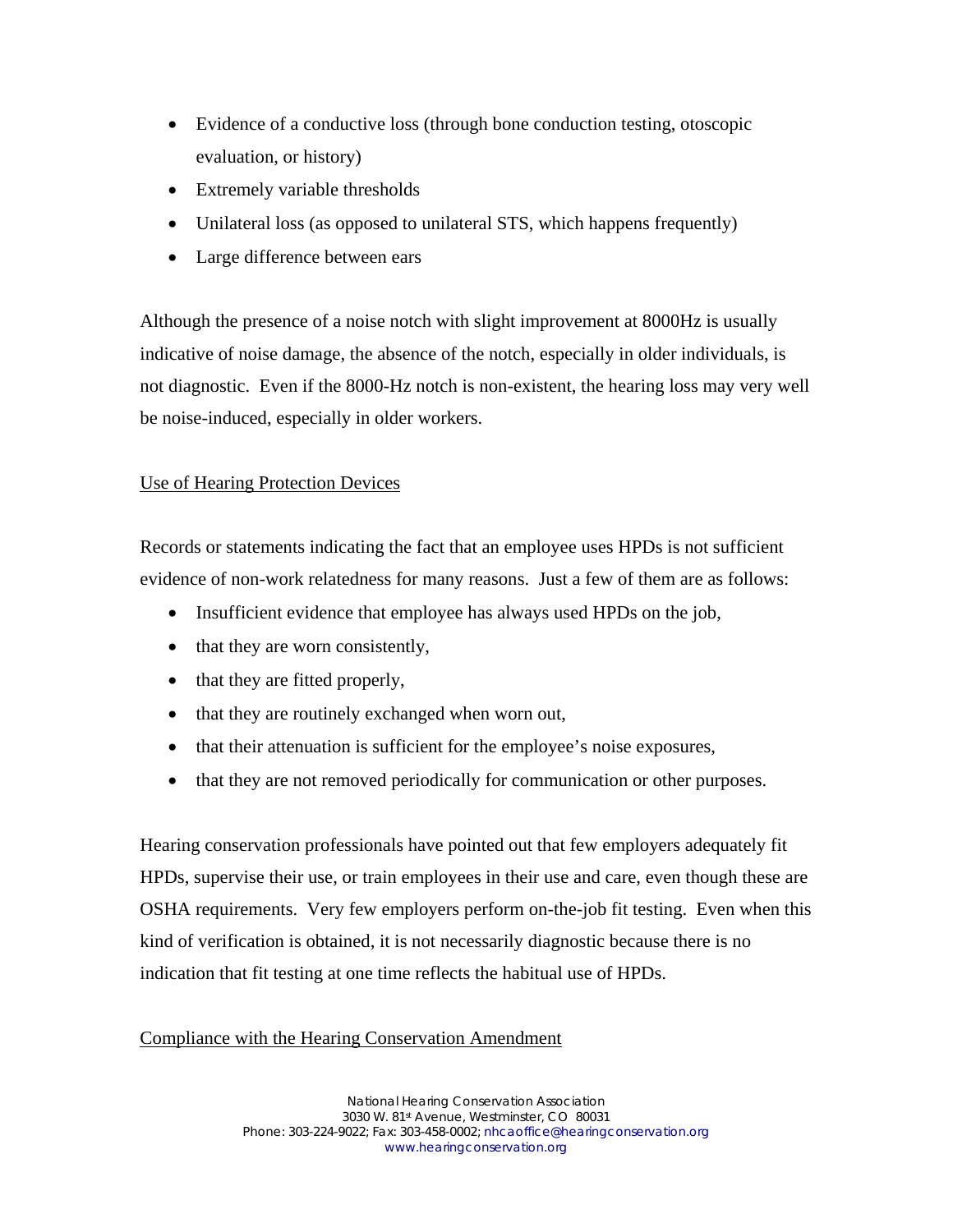Stated compliance with OSHA's hearing conservation amendment does not assure that a shift in hearing level is not work related. Most professionals in hearing conservation know that workers can still incur occupational hearing losses in spite of the employer's attempt to comply with regulations. Compliance with OSHA's standards should be considered the minimum and does not reflect best practice for the prevention of hearing loss.

Employers are sometimes confused about the difference between STS as a point of intervention and a recordable shift in hearing as the marker for recording an occupational hearing loss on the OSHA 300 Log. Therefore, reviewing professionals should be able to differentiate the necessary follow-up actions for their clients. Emphasis on the importance of completing follow-up actions for each STS is encouraged.

### History of Non-Occupational Exposure and Medical History

A thorough history of non-occupational noise exposure may be helpful in counseling employees, but not always in determining work relatedness. For example, recreational noise sources in an employee's history may appear to be significant contributors to the hearing loss. However, the presence of additional sources of noise exposure does not negate the evidence of workplace exposure and the possibility of work relatedness. The professional reviewer must keep in mind the legal test that if it is "more likely than not" that the employee's work has "caused or contributed to" *any* of the loss, or "significantly aggravated" a pre-existing loss, it must be recorded.

There are at least two circumstances where the reviewer can be confident that the hearing loss of a noise exposed worker is not work related: First, if the medical history reflects auditory conditions that are clearly hereditary or disease related, or other otological abnormalities, especially after medical follow-up, the reviewer can assume non-work relatedness. Second, if the employee has been exposed non-occupationally to a blast of some kind, either in the military or recreationally, and the audiometric data and personal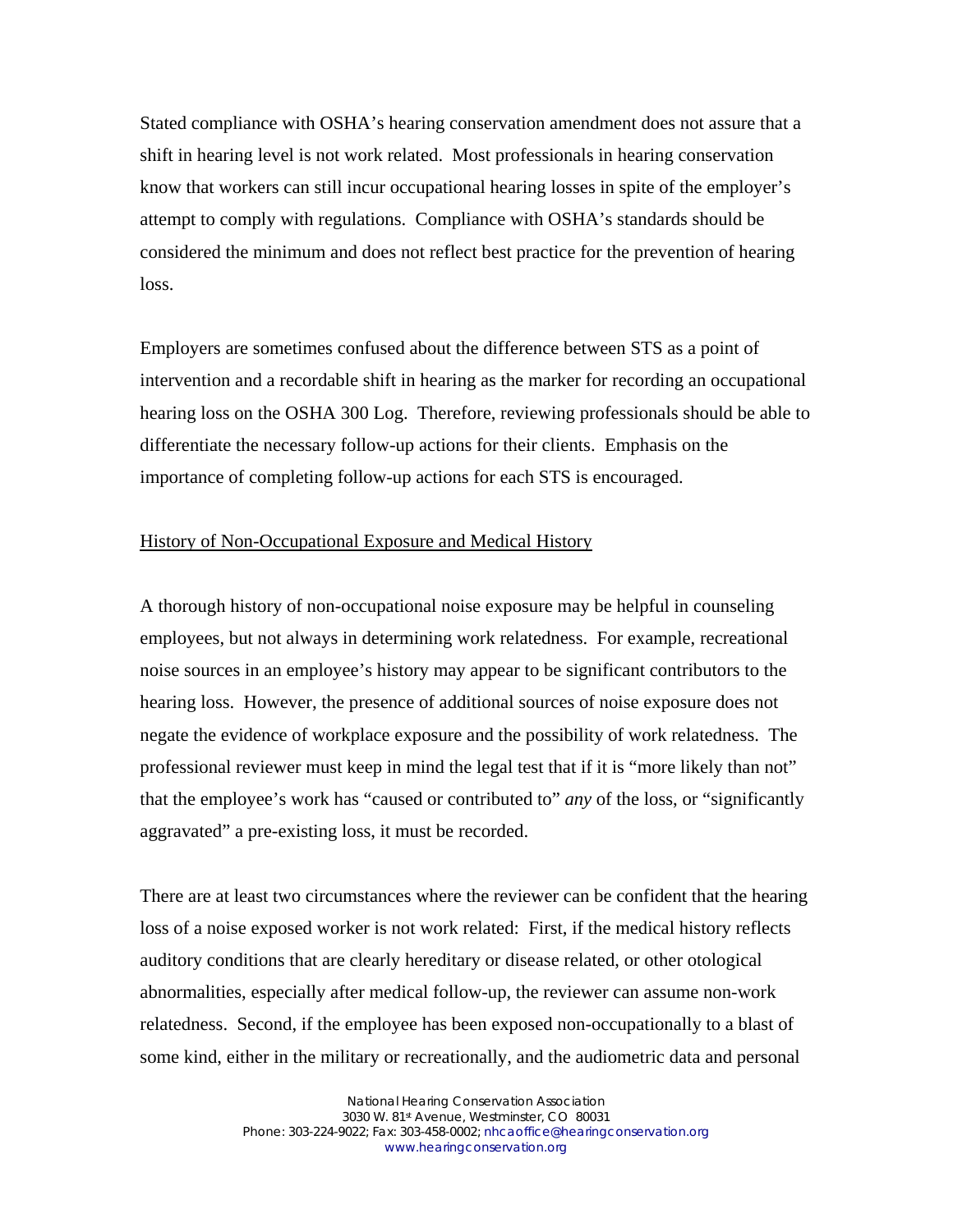history support this fact, the change in hearing thresholds are not likely to be workrelated.

The reviewer should be aware that occupational noise can exacerbate a pre-existing condition. For example, if an employee was exposed to fireworks as a child, followed by several years of high levels of noise at work, one cannot assume that the fireworks exposure was the sole cause of a subsequent hearing shift.

Losses attributed to presbycusis cannot generally be considered non-work related. First, adjustments for presbycusis most likely have already have been made to the thresholds for purposes of identifying the STS. Also, it is virtually impossible to separate the noiserelated from the presbycusic components. Under special circumstances an older employee (e.g. age 68-75) may experience the first STS over the age of 60, at which point OSHA's presbycusis tables stop, as do the tables in the ANSI S3.44 standard. Here professional judgment is particularly important. In addition to the employee's record of noise exposure, the professional could rely on published data for aging populations, such as those of the "Baltimore Study"<sup>1</sup> and the National Health and Nutrition Examination Survey  $(NHANES)^2$ .

### Retest and Referral

It is always good practice to perform a follow-up retest in the event of a recordable degree of hearing shift if one has not already been done. The regulation allows the employer 30 days to conduct a retest, and if the STS is confirmed or no retest has occurred, the employer has another 7 calendar days to record the shift on the OSHA 300

1

Pearson JD, Morrell CH, Gordon-Salant S, Brant E, Metter J, Klein LL, Fozard JL. 1995. Gender differences in a longitudinal study of age-associated hearing loss. *J Acoust Soc Am* 97(2):1196-205.

<sup>&</sup>lt;sup>2</sup> See Hoffman HJ, Dobie RA, Ko C-W, Themann CL, Murphy WJ. 2010. Americans hear as well or better today compared to 40 years ago: Hearing threshold levels in the unscreened adult population of the United States, 1959-62 and 1999-2004. *Ear Hear.* 31(1):151-4.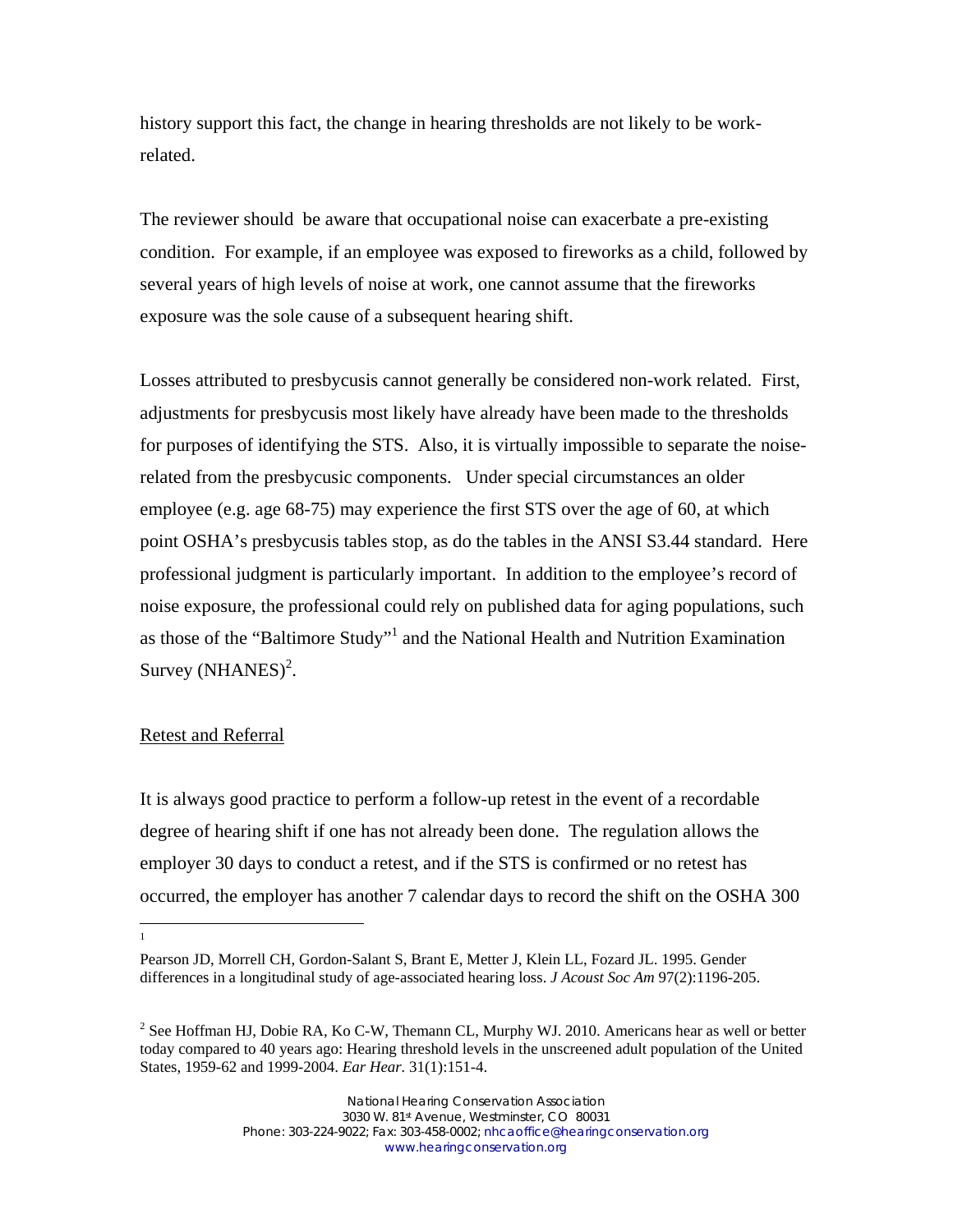Log, regardless of whether a determination of work-relatedness has been made. When the professional reviewer sees the possibility of an otological issue or some other kind of audiometric abnormality, the reviewer should recommend a clinical or otological evaluation before determining that the loss is non-work related. If after treatment a sensori-neural loss persists and its extent still qualifies as a recordable STS, it is likely to be work related and would need to be recorded. If after treatment the shift no longer qualifies as recordable, the entry on the 300 Log may be lined out.

The question may arise as to who should pay for the treatment. Since it is not required by OSHA, the employer could put the burden on the employee to pay, but if there is no action, then the loss would have to be recorded as work related. It might be in the employer's interest to go ahead and pay for the medical visit.

### Wording of the Determination

While it is not the role of these guidelines to dictate the wording of reports, professional reviewers have made several suggestions as to the wording of the determination. The following options are offered:

"This hearing loss appears to be work related because of x, y, and z. So that I may make a more definitive determination, please forward information on noise exposure from the employee's file."

"As a professional in the field of hearing conservation and noise-induced hearing loss, it is my opinion that this hearing impairment has been caused or aggravated by workplace noise and meets the requirement for recording on the OSHA 300 Log." (or has not been caused or aggravated by workplace noise and therefore does not need to be recorded on the OSHA 300 Log at this time.)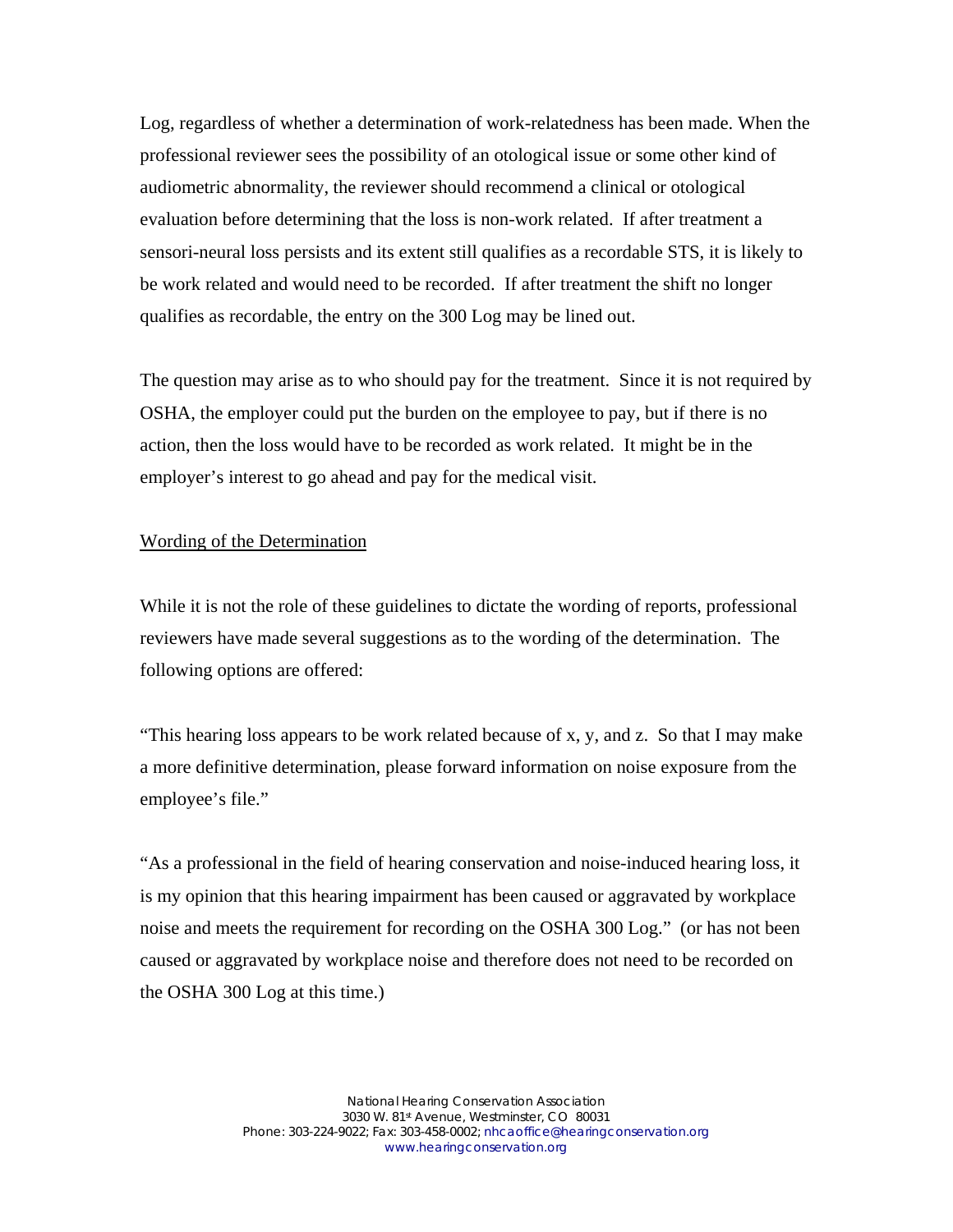"As the professional supervisor of this hearing conservation program, it is my opinion that this hearing impairment has been caused or contributed to by workplace noise and meets the requirement for recording on the OSHA 300 Log." (or has not been caused or contributed to by workplace noise and therefore does not need to be recorded on the OSHA 300 Log at this time.)

To clarify the distinction between the identification and proper follow-up of STSs and recordability issues, it is suggested that professional reviewers separate the term "STS" from "recordable shifts" in making their statements to employers about recording. Some have suggested that reviewers refer to these shifts as "recordable losses."

Professional reviewers should retain written justifications for their decisions. In cases where the impairment is determined to be non-work related, the reviewer should recommend that the reason for the determination be entered into the "comment" section of the 300 form.

### **Dealing with Employers Who Pressure Service Providers**

It is important to let employers know about their legal obligations to record qualifying hearing losses on the OSHA 300 Log. Reviewers must use their professional judgment and follow legal and ethical standards as closely as possible. The resulting determination is not up for negotiation.

Employers should also understand that the recording of a hearing impairment is not necessarily a "black mark" and that it does not encourage OSHA inspections or citations, but rather that the *failure* to record hearing losses in noisy occupations gives rise to suspicion. It would be a good idea for professional reviewers to explain the difference between STS and the need for follow-up vs. issues of recordability. Companies need to know that the following are unacceptable practices and are being investigated by OSHA: